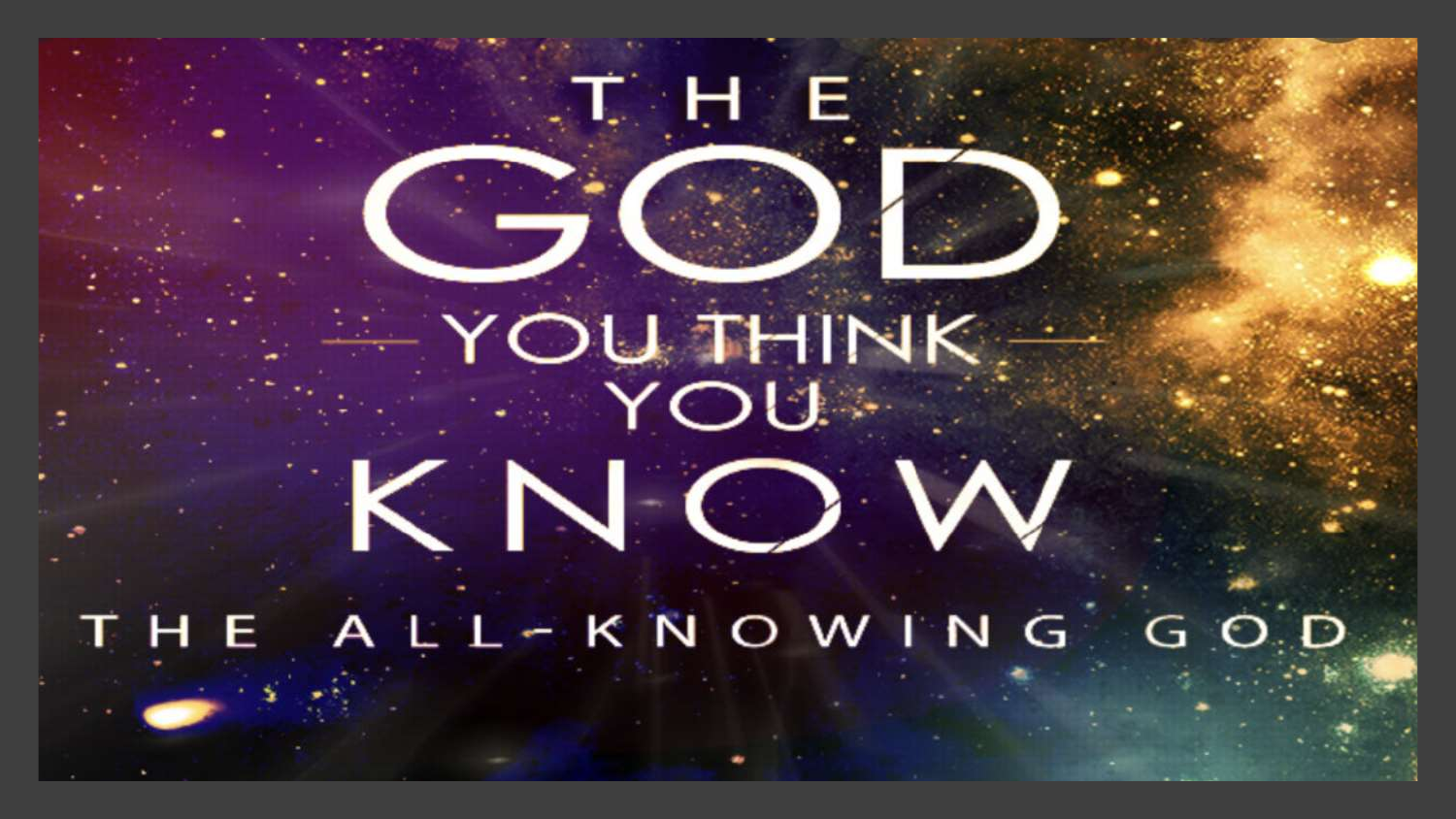# **Why do we worry?**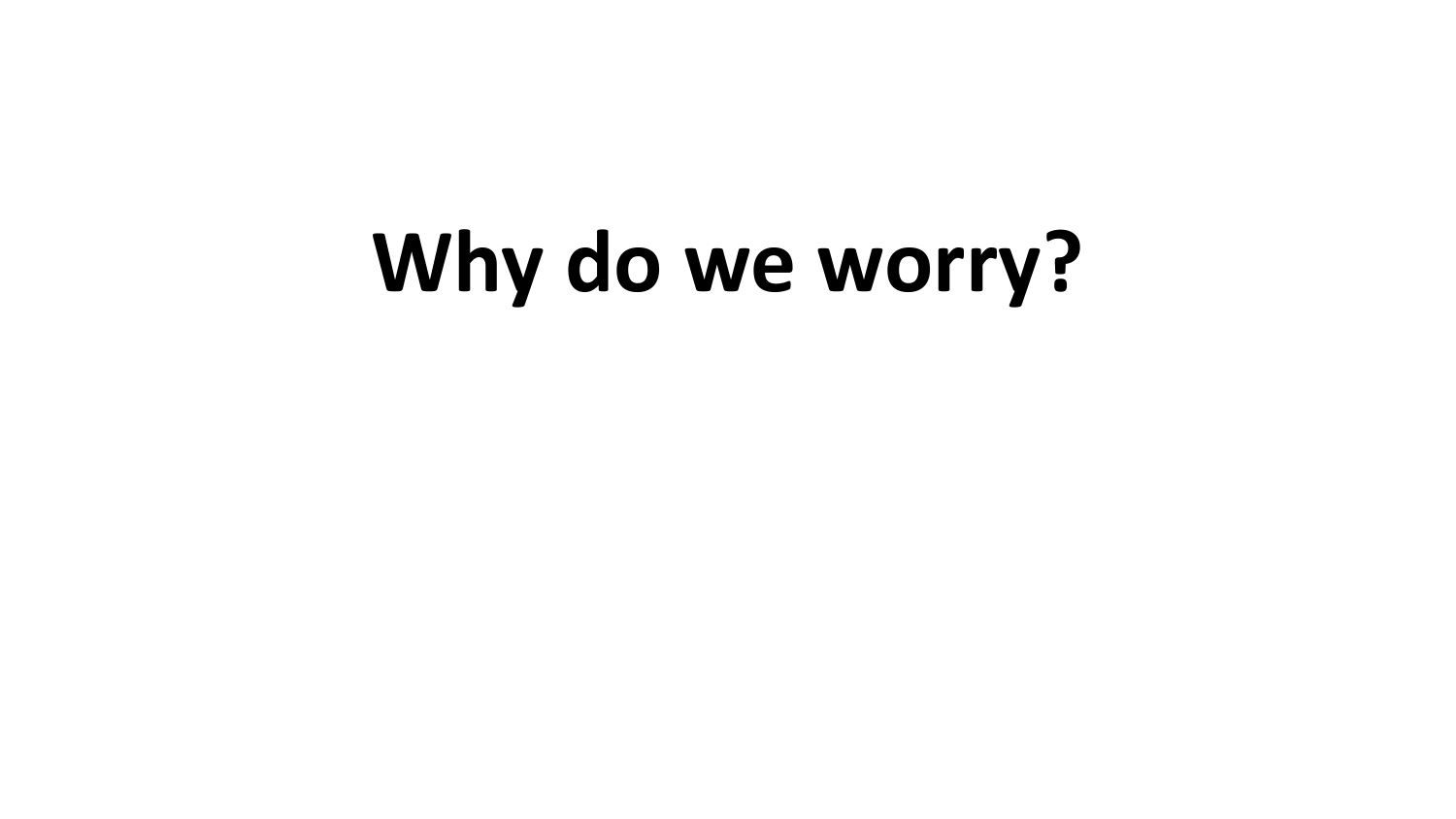#### • Matthew 6

• *<sup>25</sup> "Therefore I say to you, do not worry about your life, what you will eat or what you will drink; nor about your body, what you will put on. Is not life more than food and the body more than clothing? <sup>26</sup> Look at the birds of the air, for they neither sow nor reap nor gather into barns; yet your heavenly Father feeds them. Are you not of more value than they? <sup>27</sup>Which of you by worrying can add one cubit to his stature?*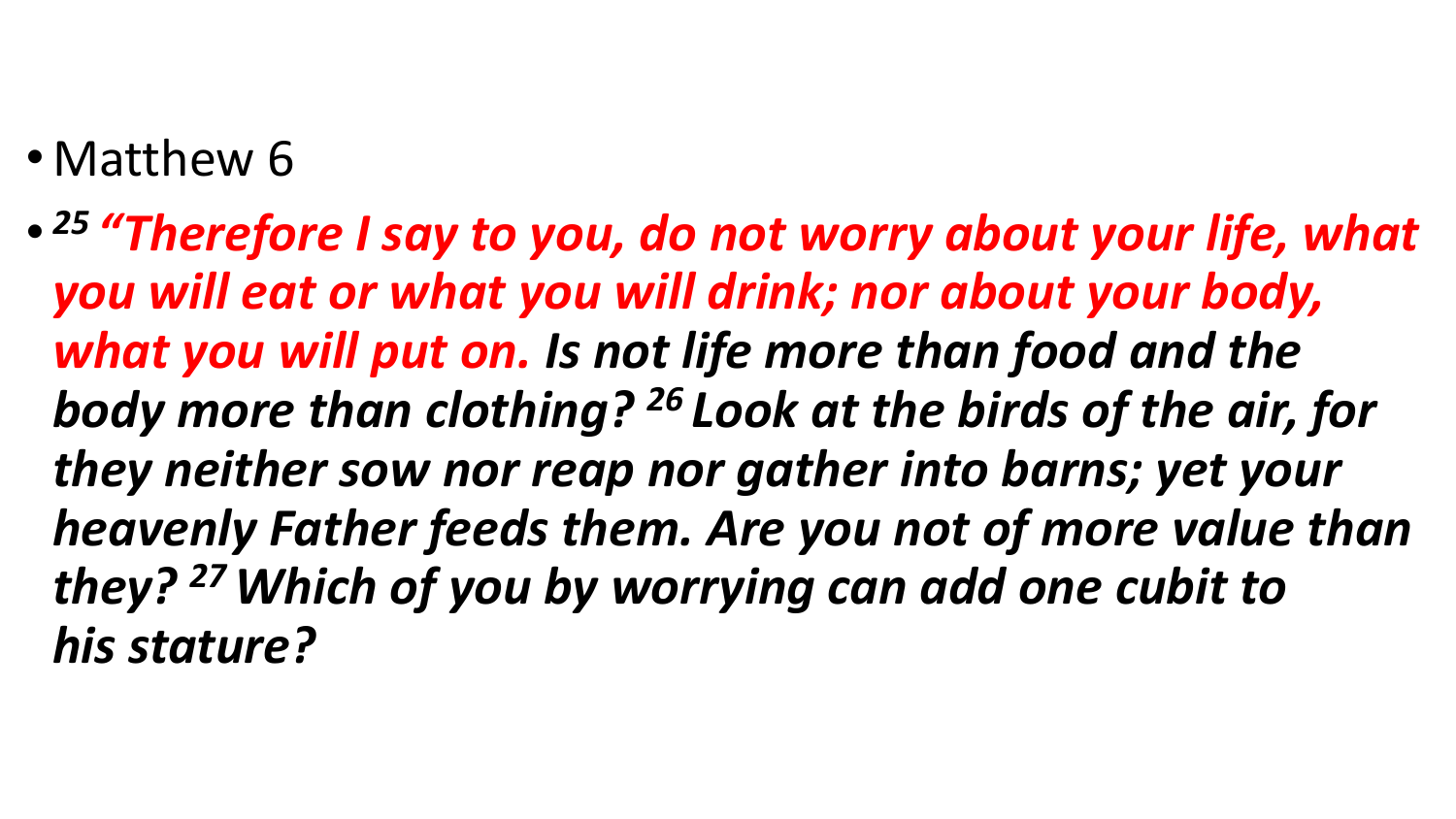#### • Matthew 6

• *<sup>28</sup> "So why do you worry about clothing? Consider the lilies of the field, how they grow: they neither toil nor spin; <sup>29</sup> and yet I say to you that even Solomon in all his glory was not arrayed like one of these. <sup>30</sup>Now if God so clothes the grass of the field, which today is, and tomorrow is thrown into the oven, will He not much more clothe you, O you of little faith?*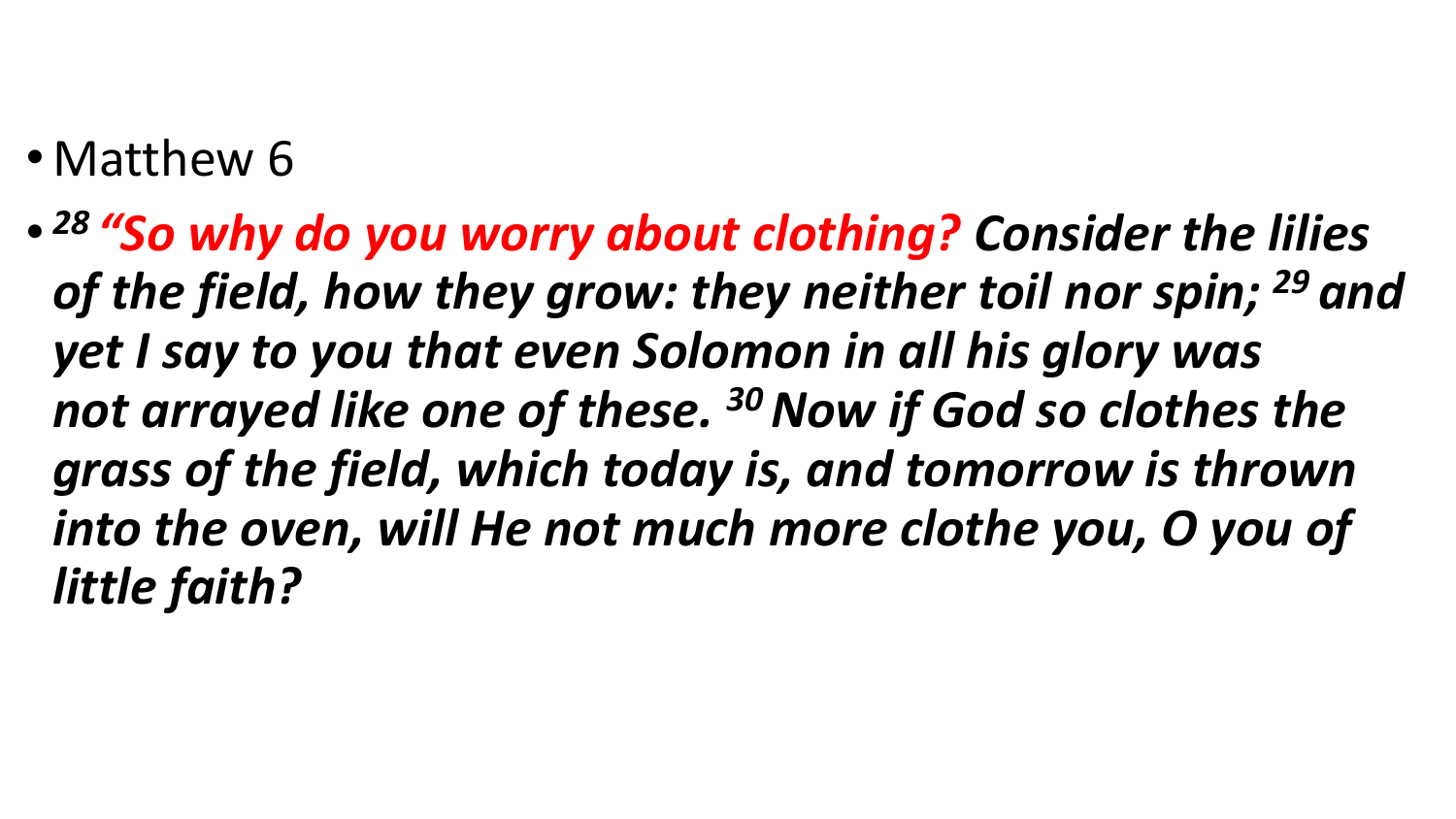#### • Matthew 6

• *<sup>31</sup> "Therefore do not worry, saying, 'What shall we eat?' or 'What shall we drink?' or 'What shall we wear?' <sup>32</sup> For after all these things the Gentiles seek. For your heavenly Father knows that you need all these things. <sup>33</sup> But seek first the kingdom of God and His righteousness, and all these things shall be added to you.*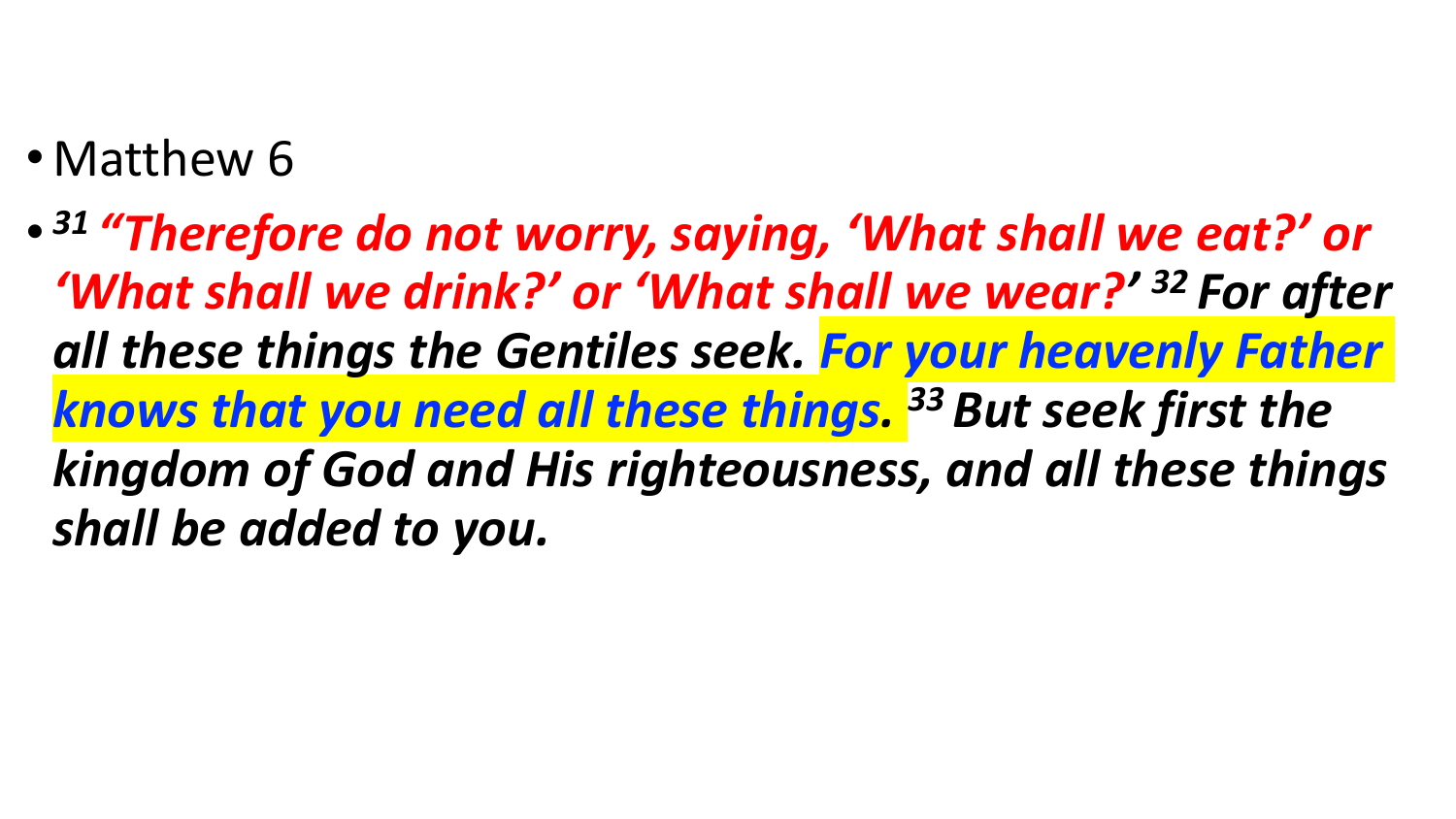- Matthew 6
- *<sup>25</sup> "Therefore I say to you, do not worry about your life, what you will eat or what you will drink; nor about your body, what you will put on. Is not life more than food and the body more than clothing? <sup>26</sup> Look at the birds of the air, for they neither sow nor reap nor gather into barns; yet your heavenly Father feeds them. Are you not of more value than they? <sup>27</sup> Which of you by worrying can add one cubit to his stature?*
- *<sup>28</sup> "So why do you worry about clothing? Consider the lilies of the field, how they grow: they neither toil nor spin; <sup>29</sup> and yet I say to you that even Solomon in all his glory was not arrayed like one of these. <sup>30</sup>Now if God so clothes the grass of the field, which today is, and tomorrow is thrown into the oven, will He not much more clothe you, O you of little faith?*
- *<sup>31</sup> "Therefore do not worry, saying, 'What shall we eat?' or 'What shall we drink?' or 'What shall we wear?' <sup>32</sup> For after all these things the Gentiles seek. For your heavenly Father knows that you need all these things. <sup>33</sup> But seek first the kingdom of God and His righteousness, and all these things shall be added to you.*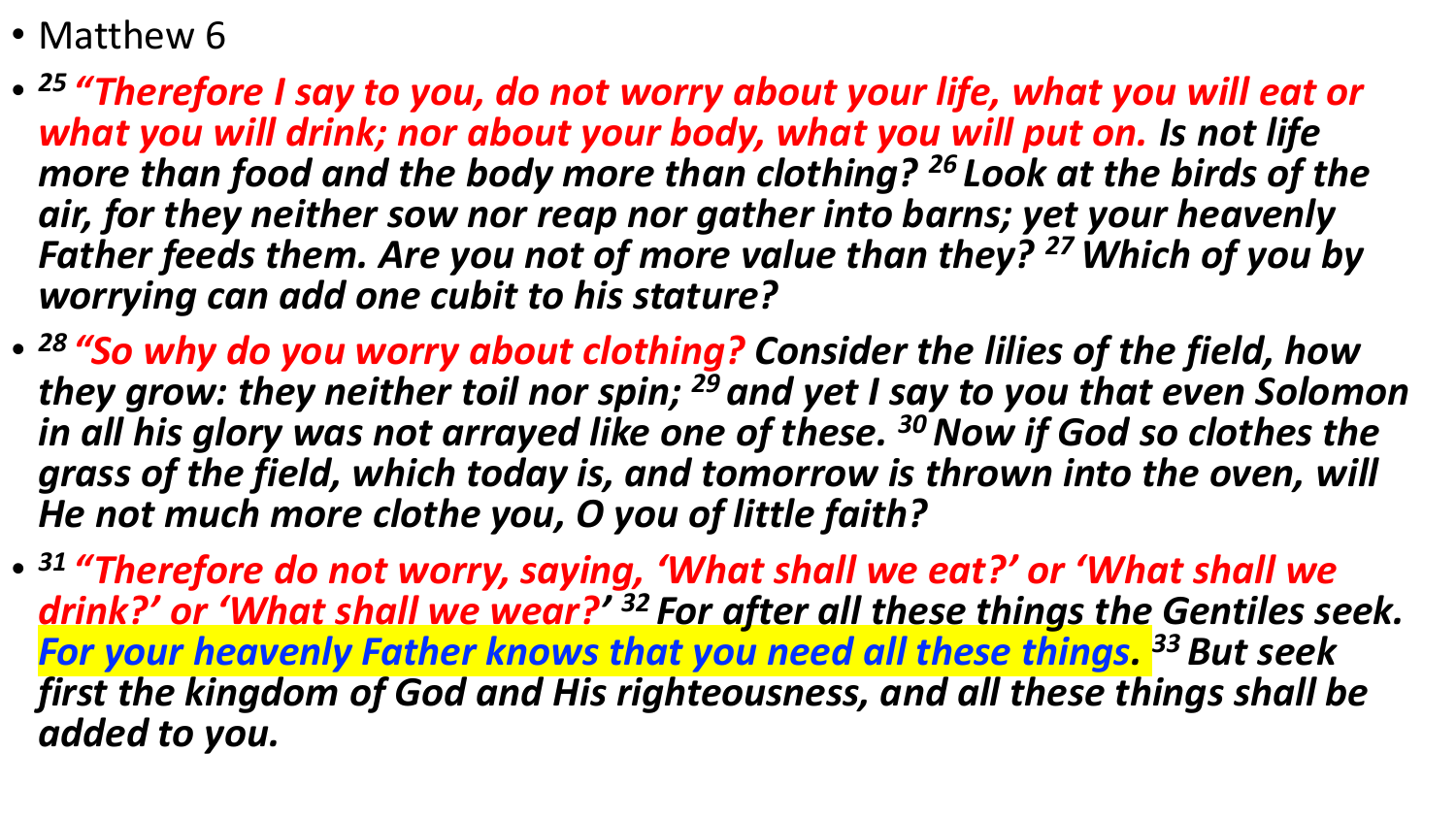# •**Trust GOD who knows everything**

## **"The Omniscience"**

## **OMNI= ALL SCIENCE= KNOWLEDGE**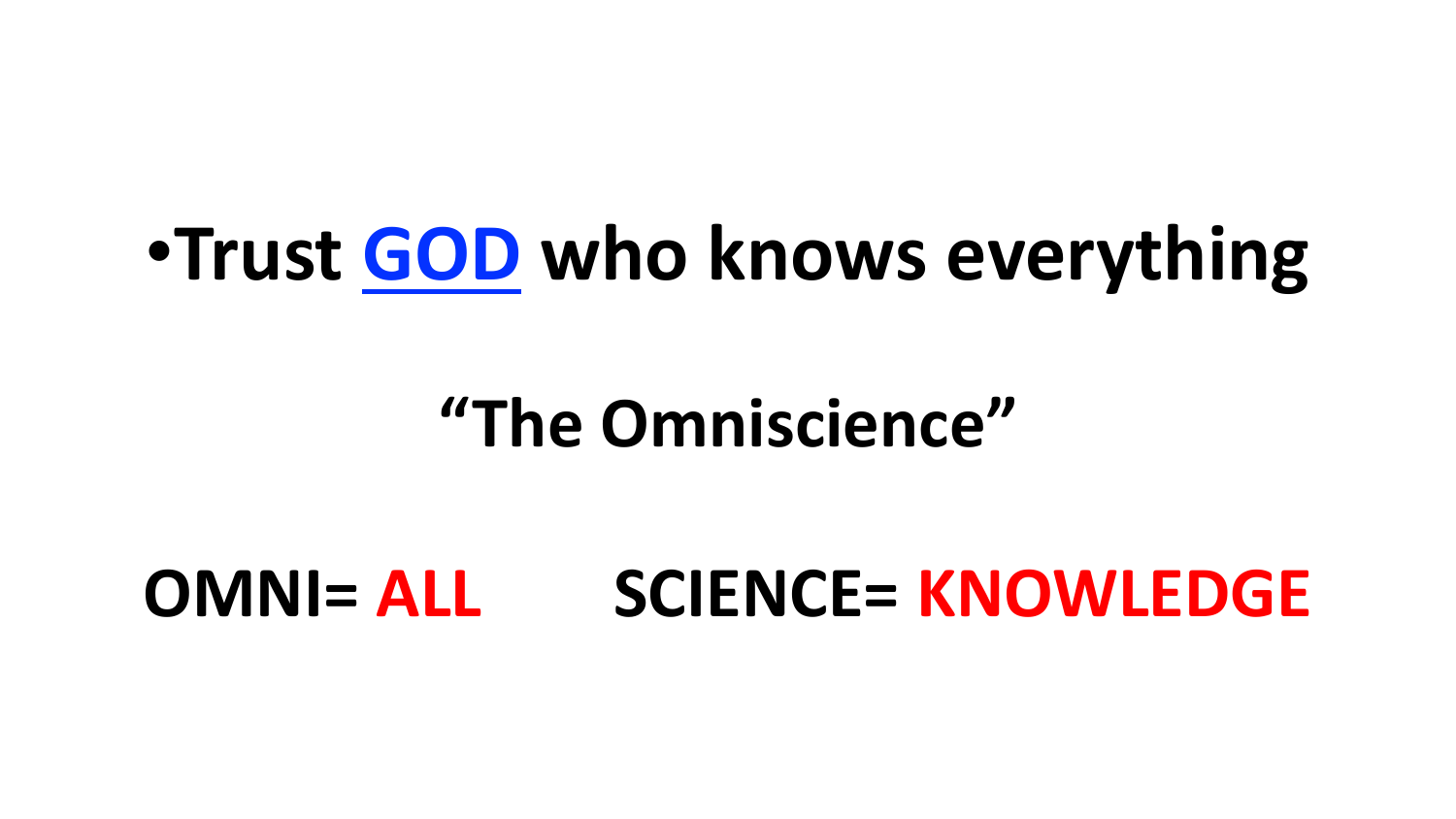# •**Psalm 50:11 <sup>11</sup> I know every bird in the mountains, and the insects in the fields are mine.**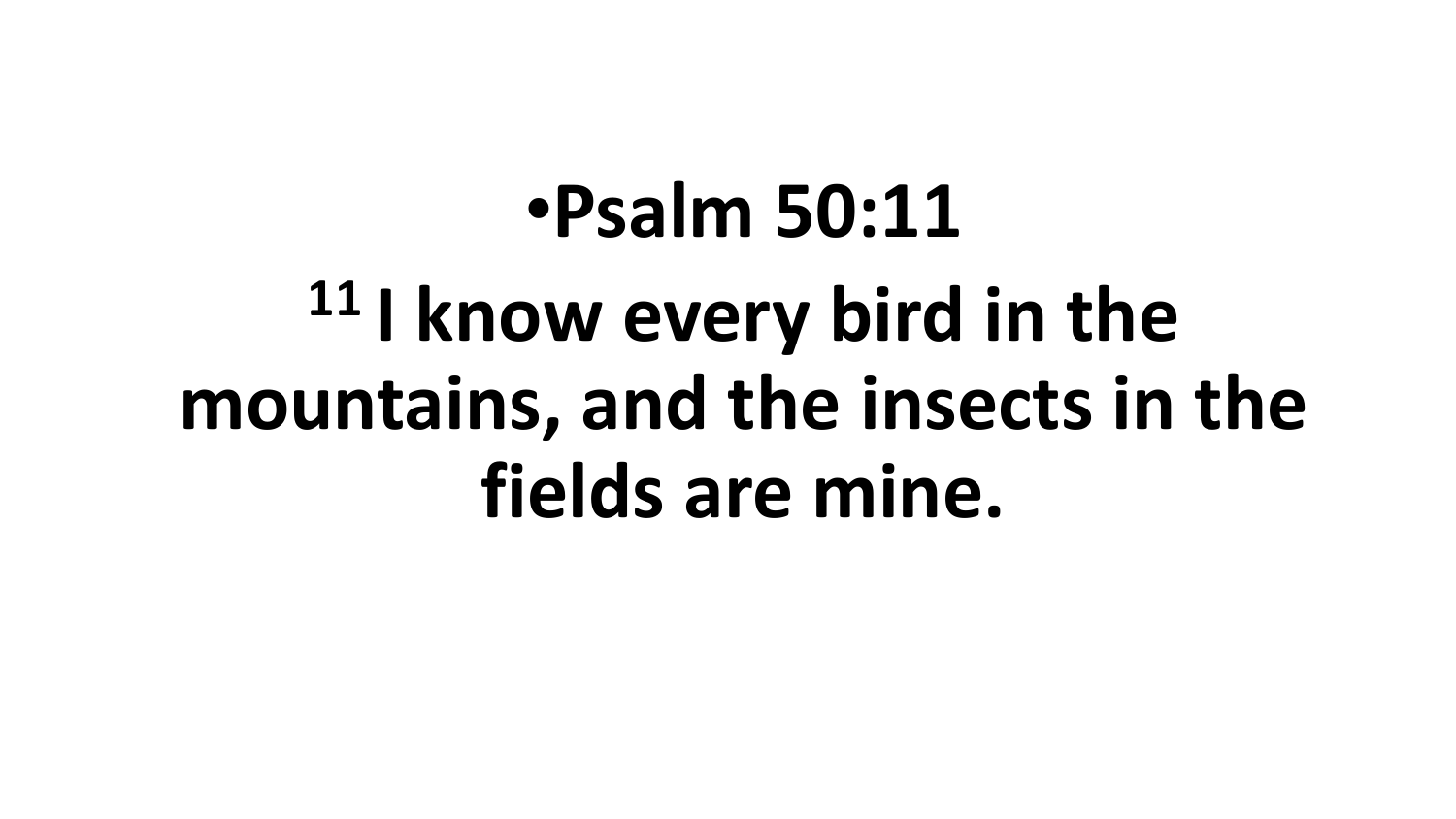# •**Hebrews 4:13**

# **<sup>13</sup>Nothing in all creation is hidden from God's sight. Everything is uncovered and laid bare before the eyes of him to whom we must give account.**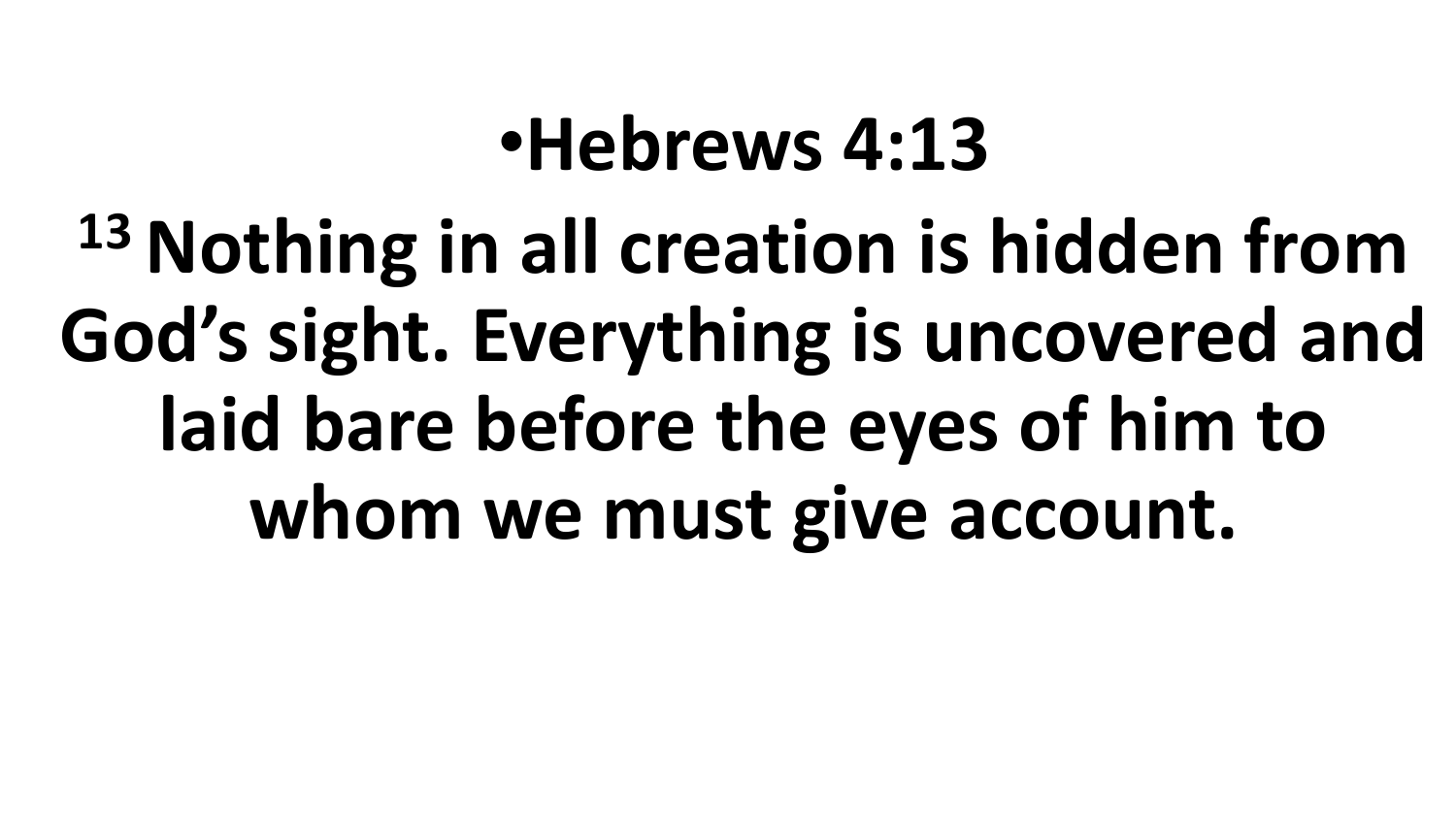## •**Psalm 147:4:**

# **"He determines the number of the stars and calls them each by name."**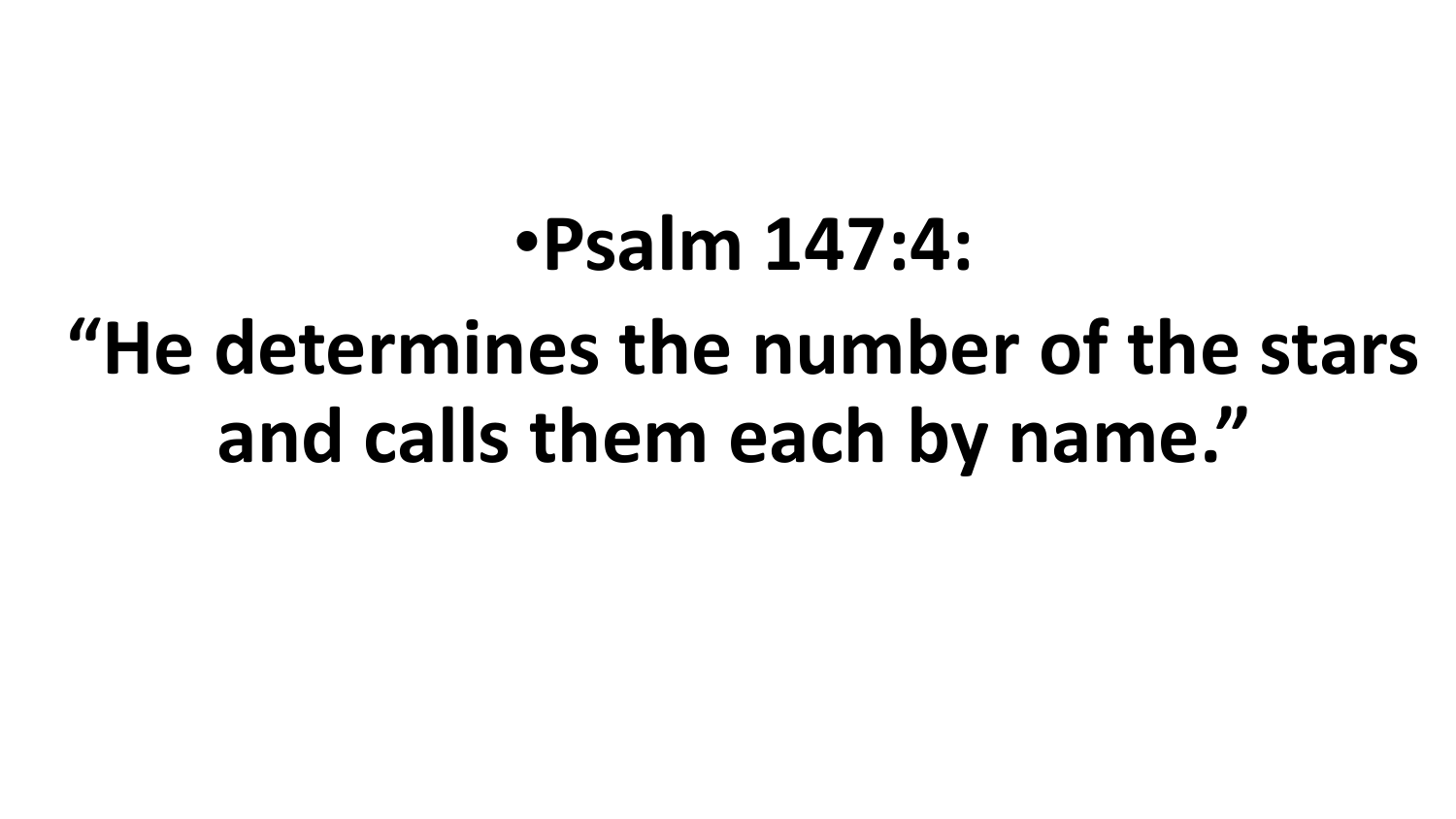What we know to be true about God, **how we view Him** determines *how we view ourselves, the world and what happens in the world*

•**"What a person thinks about God is the most important thing about that person"** 

AW Tozer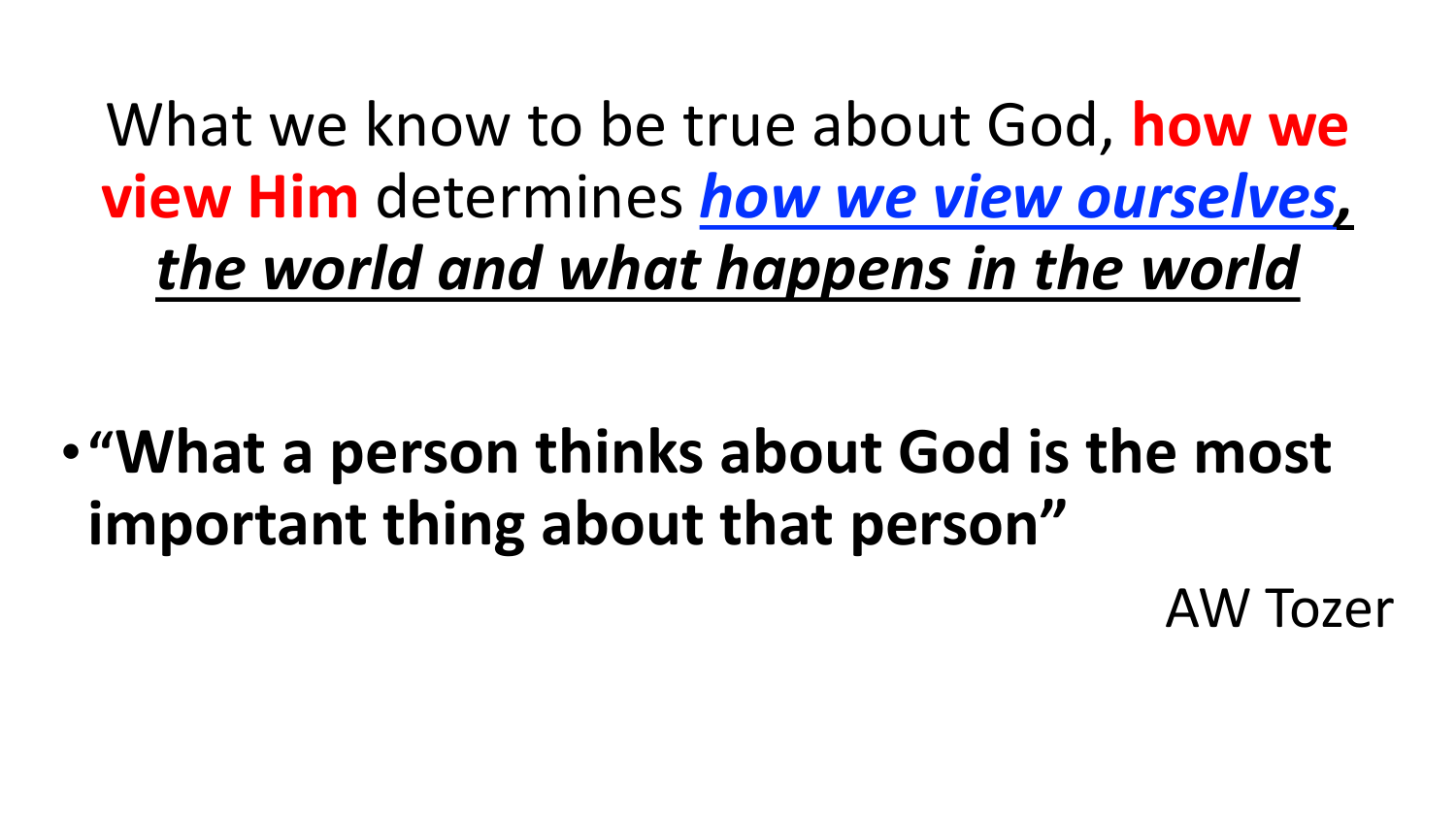#### • **Psalm 139 NIV**

• *<sup>1</sup> You have searched me, Lord, and you know me. <sup>2</sup> You know when I sit and when I rise; you perceive my thoughts from afar. <sup>3</sup> You discern my going out and my lying down; you are familiar with all my ways. <sup>4</sup> Before a word is on my tongue you, Lord, know it completely. <sup>5</sup> You hem me in behind and before, and you lay your hand upon me. <sup>6</sup> Such knowledge is too wonderful for me, too lofty for me to attain.*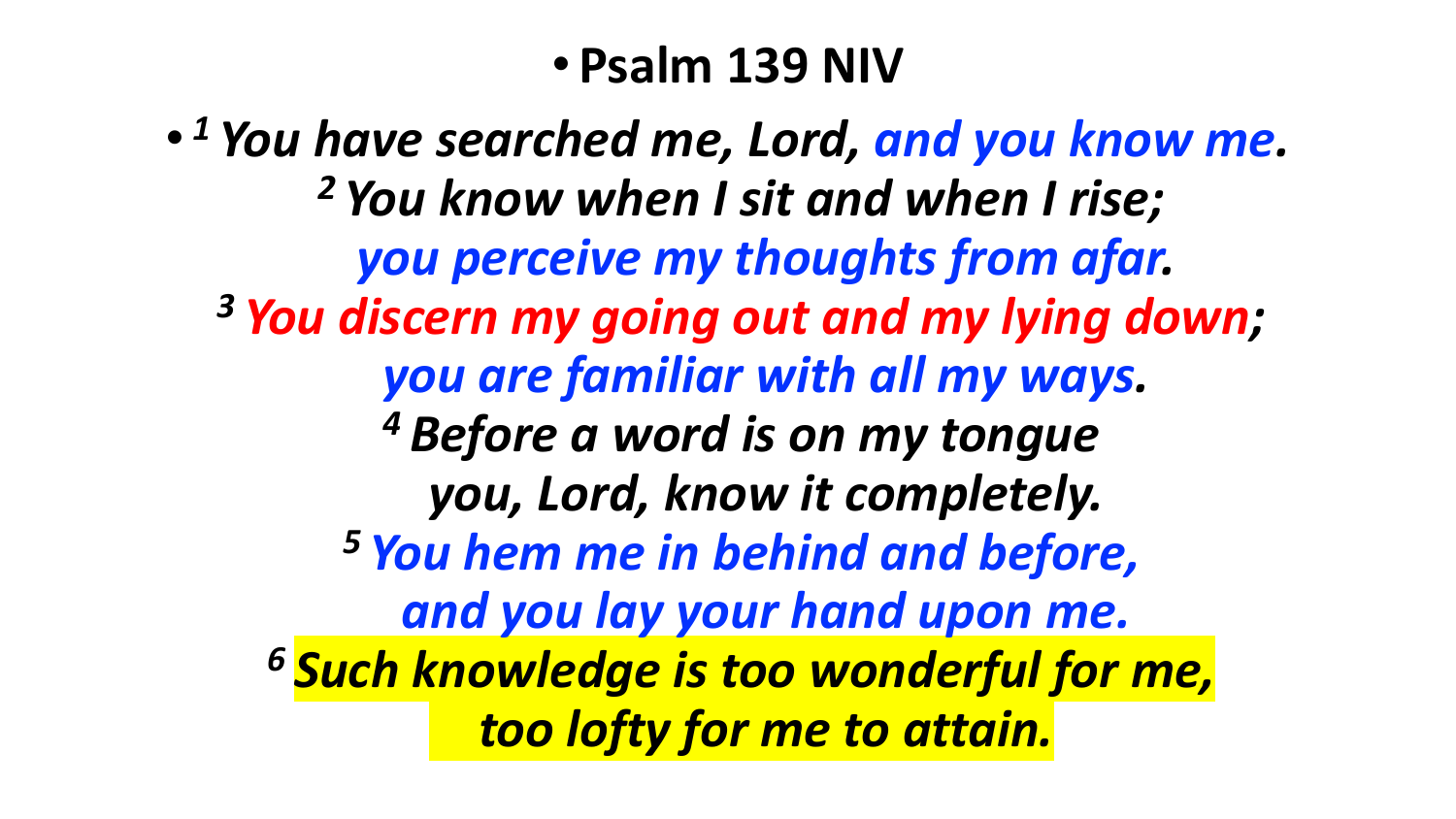**I. God knows everything** *about me* **when I'm down and when I get back up . V.2a**

*<sup>2</sup> You know when I sit and when I rise;*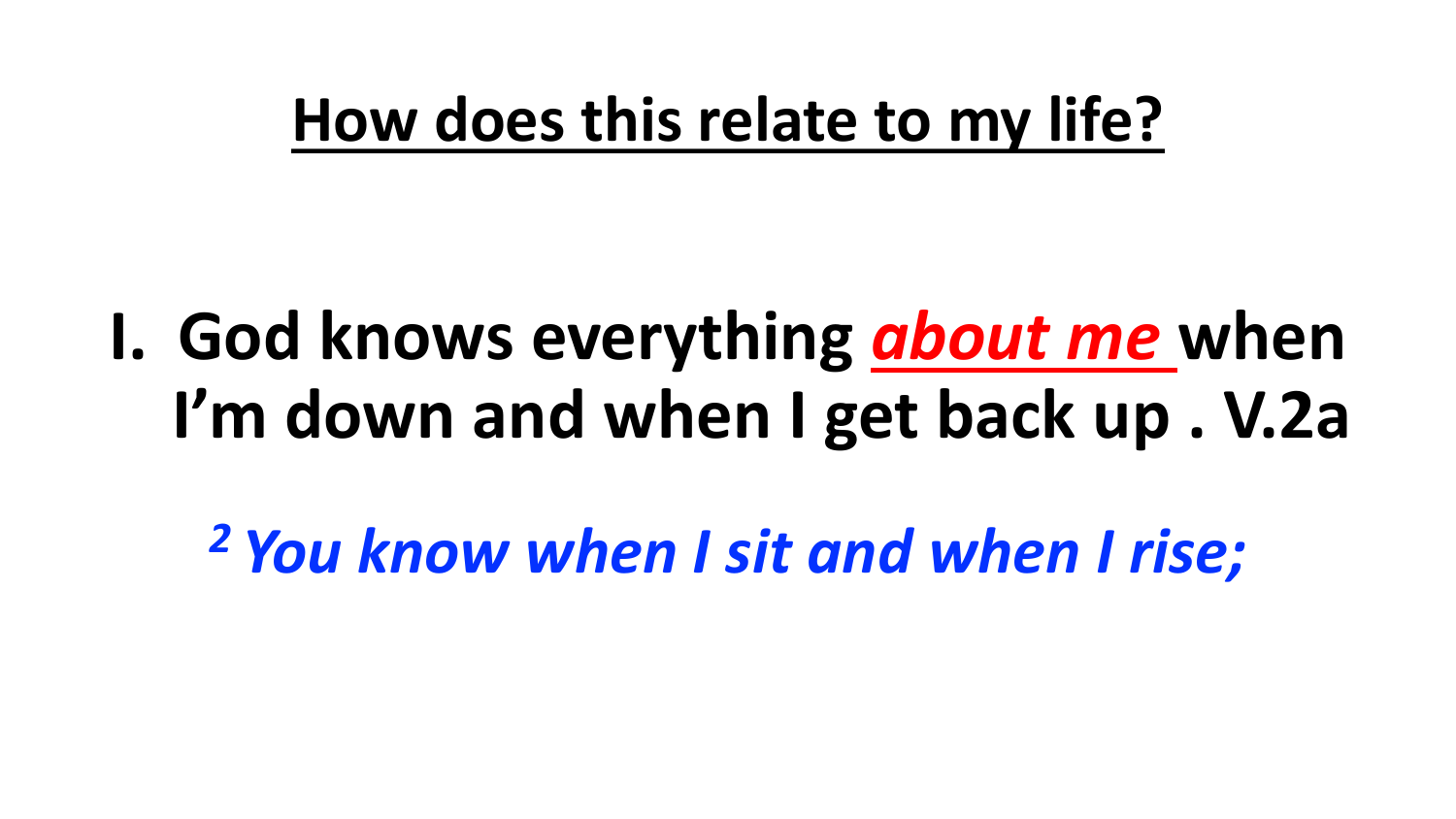## **II. God knows what you are** *thinking***. V.2b**

*you perceive my thoughts from afar.*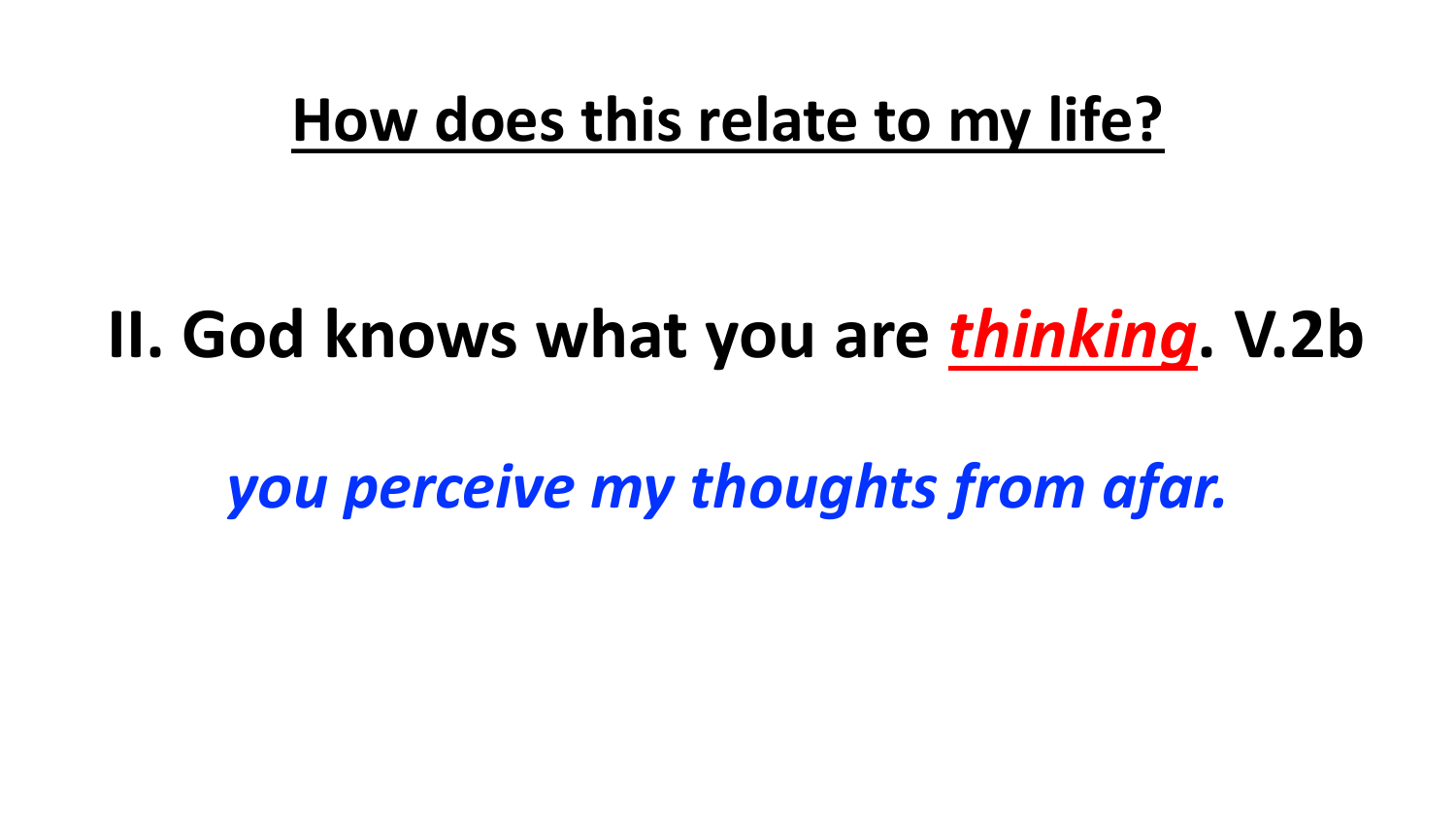## • **III. God knows every step you take. V.3**

*<sup>3</sup> You discern my going out and my lying down; you are familiar with all my ways.*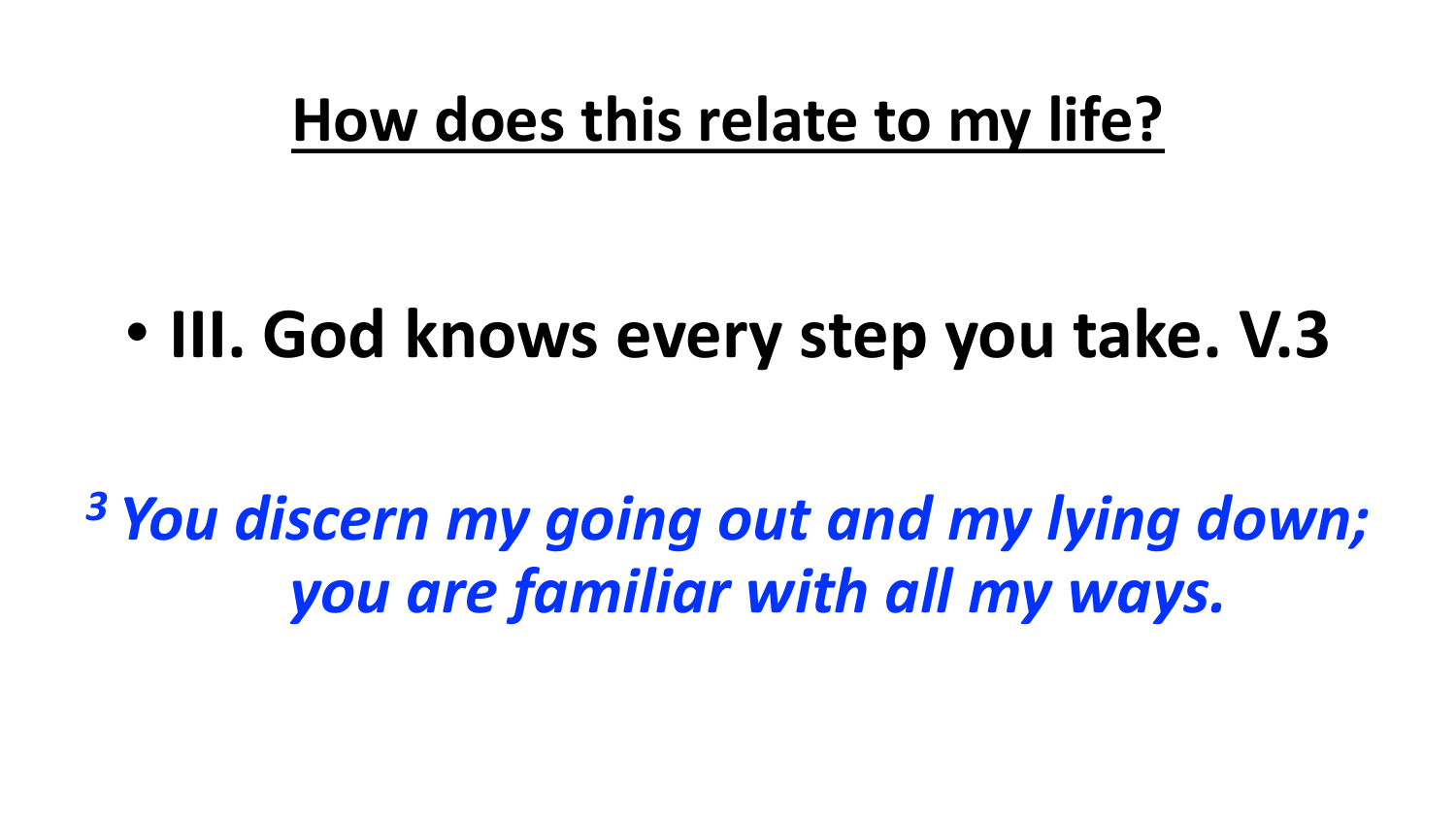• **IV. God knows everything you say V.4**

*<sup>4</sup> Before a word is on my tongue you, Lord, know it completely.*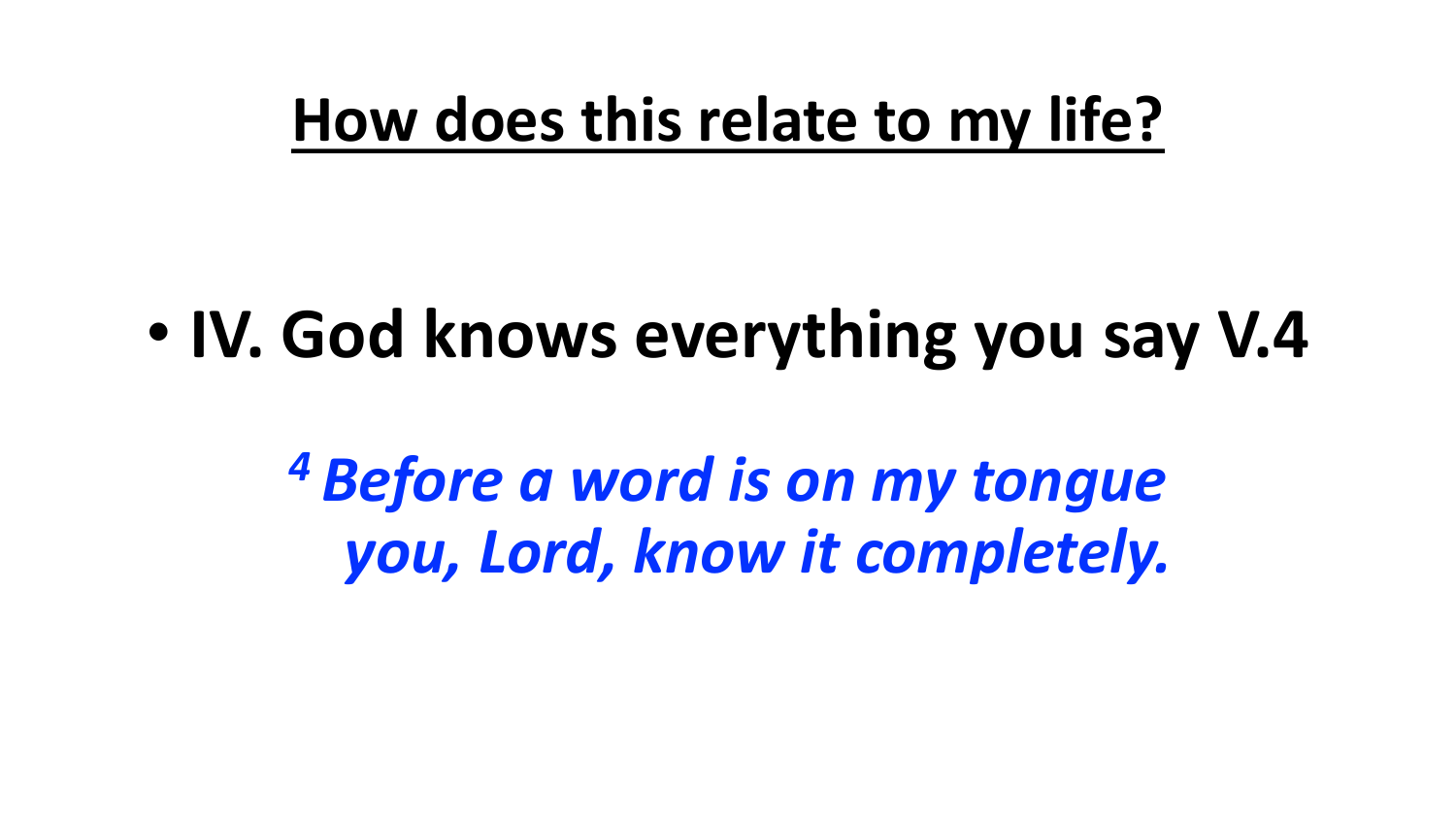## **V. God knows each feeling, emotion, and struggle that you go thru**

•**Hebrews 4:15, [NIV:](http://www.christianbook.com/page/bibles/translations/niv?navcat=Bibles|Translations|NIV)** 

•*For we do not have a high priest who is unable to empathize with our weaknesses, but we have one who has been tempted in every way, just as we are--yet he did not sin.*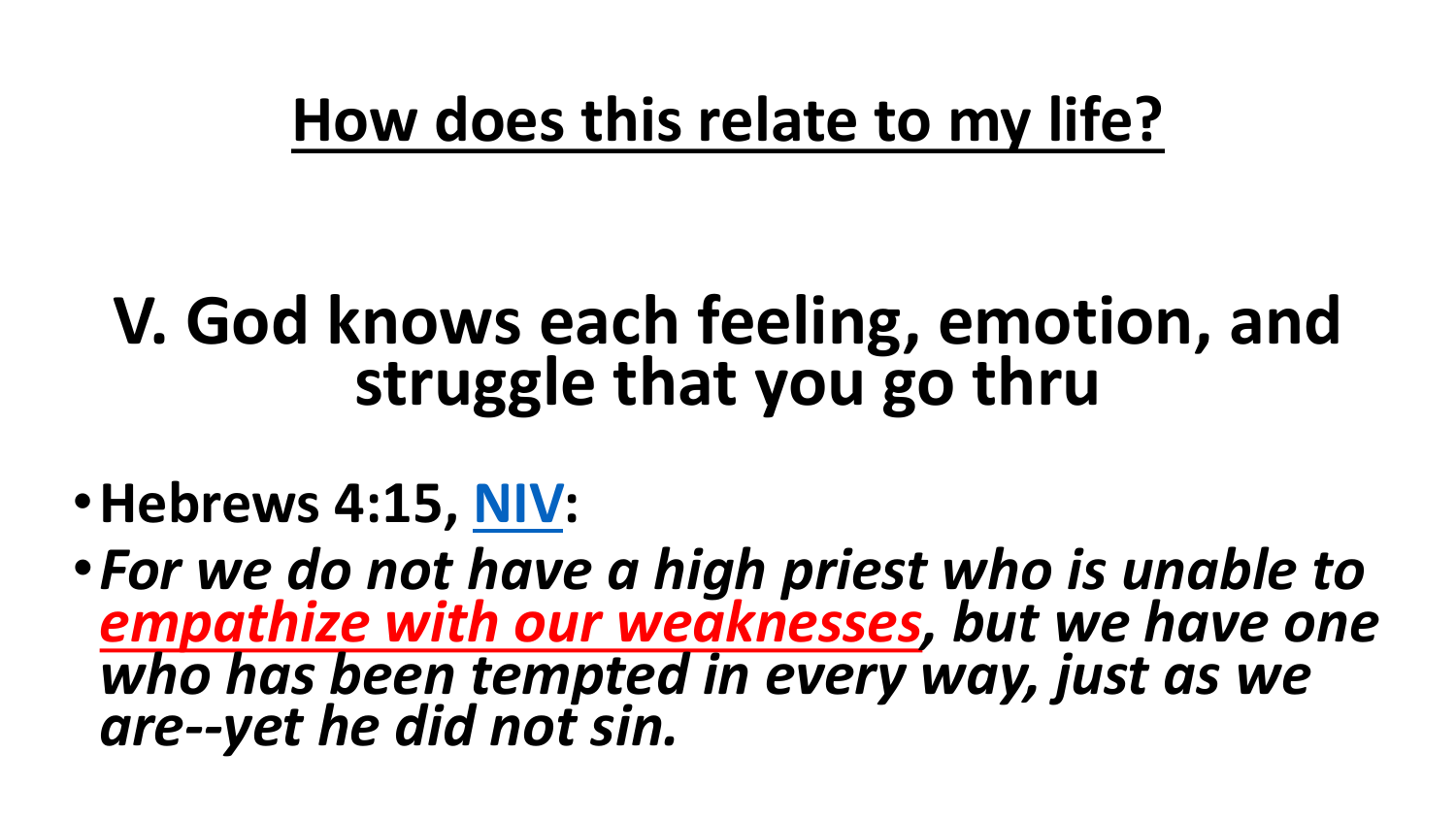# **VI. God knows the perfect timing for your life**

#### **Psalm 31:15**

• **<sup>15</sup> My times are in your hands…**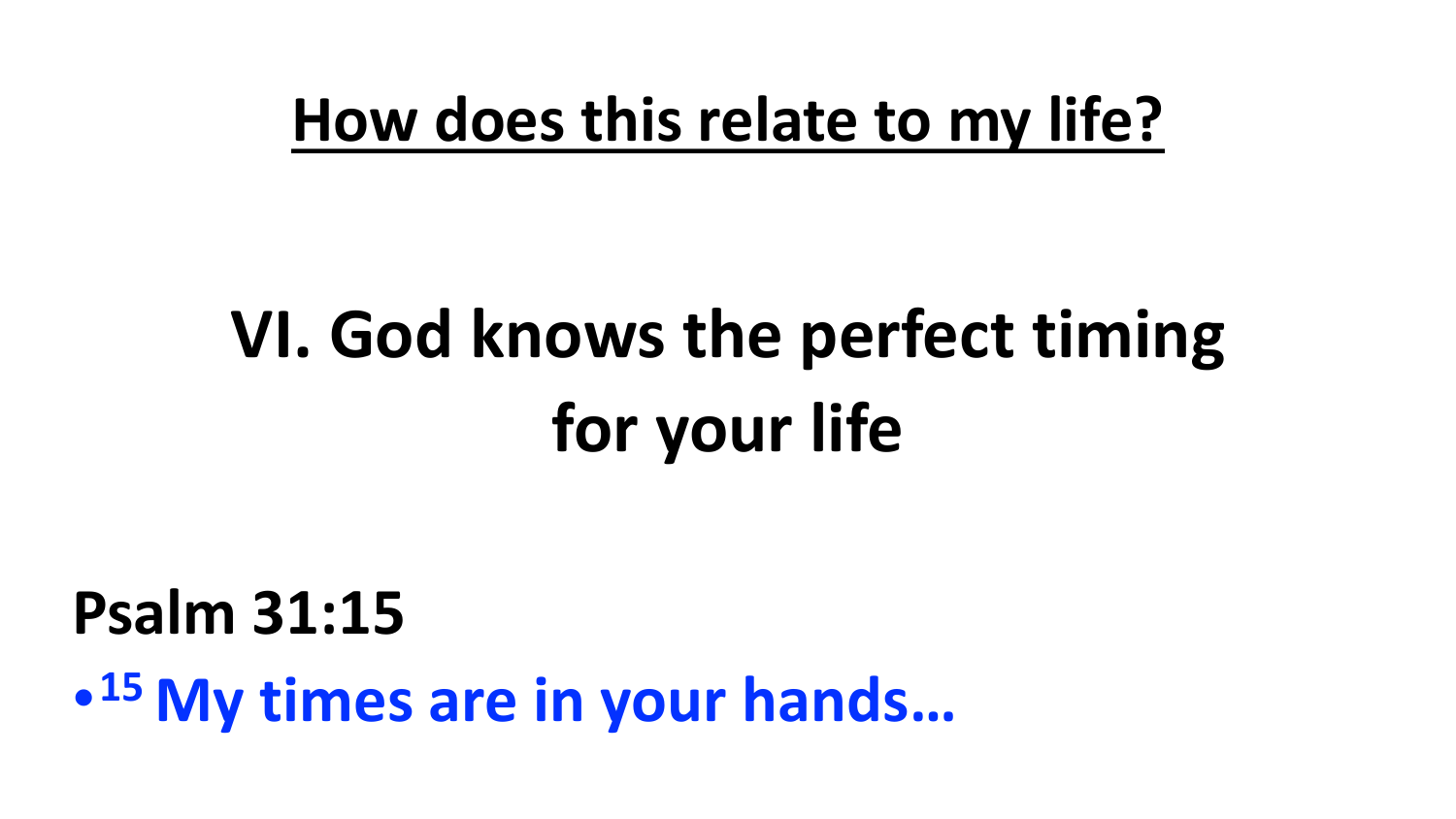# **VI. God knows the perfect timing for my life**

#### •**Jeremiah 29:11-12**

• *" For I know the plans I have for you," declares the Lord, "plans to prosper you and not to harm you, plans to give you hope and a future. Then you will call on me and come and pray to me, and I will listen to you."*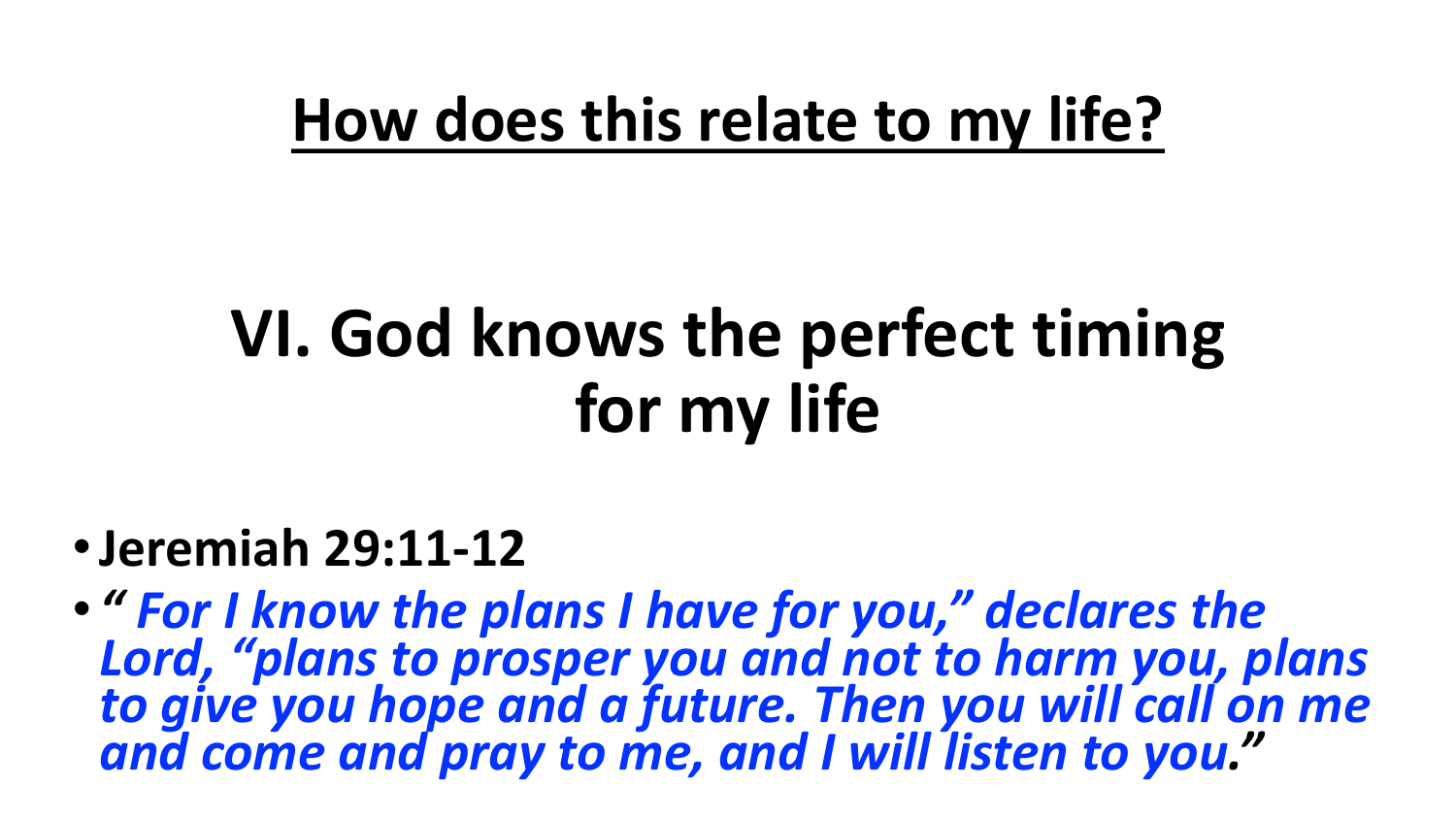# **VII. God knows you by** *name*

*Ps. 147:4:*

•*"He determines the number of the stars and calls them each by name."*